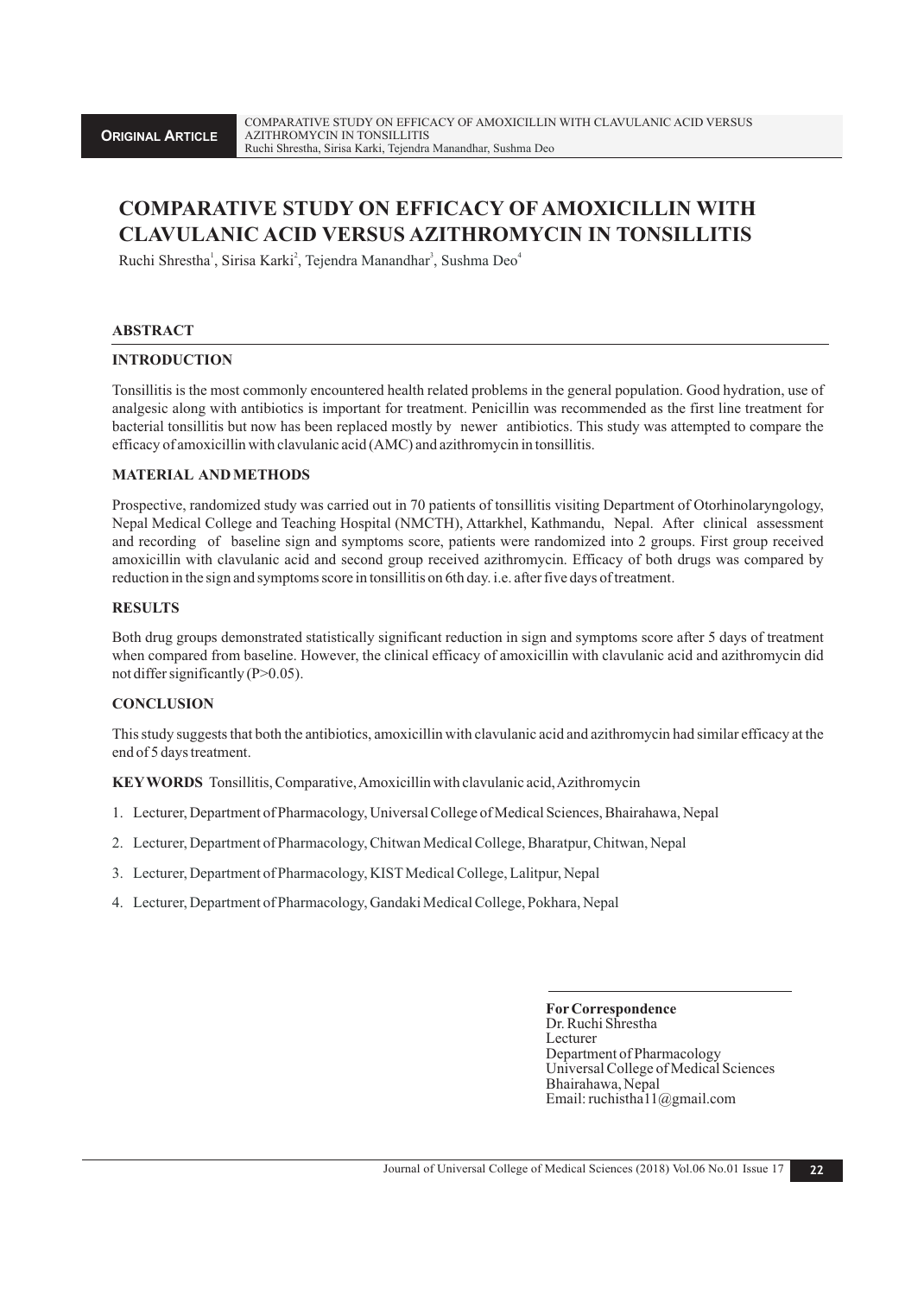#### **INTRODUCTION**

Tonsillitis is inflammation of the tonsils most commonly caused by bacterial or viral infection.<sup>1</sup> It is one of the most common problem encountered by otorhinolaryngologists in the pediatric population and adult population.<sup>2,3</sup> This condition is responsible for more than 6 million physician office visits annually by children in 5-15 years of age group.<sup>4</sup>

Tonsillitis occurs either due to bacterial or viral infection. The most common causative organism for bacterial tonsillitis is Group A beta hemolytic streptococcus (GABHS).<sup>5</sup> The prevalence of GABHS induced tonsillitis is 15% to 30% of children with sore throat and 5% to 15% of adults with sore throat.<sup>6-8</sup> GABHS causes several suppurative and non suppurative infections and is important cause of morbidity and mortality worldwide every year.<sup>9</sup>

In general, tonsillitis runs its course without complications and heals within three to four days. Rare but serious complications after tonsillitis are glomerulonephritis and rheumatic fever.<sup>10</sup> A second, more frequent complication is peritonsillar abscess.<sup>11</sup> In clinically definite or proven bacterial tonsillitis associated with distress, antibiotic therapy is justified. It shortens the course of disease, reduces fever and pain compared to placebo. In addition, antibiotic therapy provides relatively reliable protection against the rheumatic fever and glomerulonephritis, which often leads to arthritis, myocarditis and death. $^{12}$ 

Treatment of acute tonsillitis include penicillin, penicillin congeners (ampicillin or amoxicillin), clindamycin, certain cephalosporin and macrolides.<sup>13</sup> Tonsillectomy is the choice of treatment in chronic and recurrent cases.<sup>14</sup> For tonsillar abscess, drainage of abscess followed by antibiotics and surgery is recommended.<sup>10</sup> The combination of amoxicillin with clavulanic acid (AMC) has excellent activity against gram positive bacteria, including GABHS.<sup>15</sup> Azithromycin is effective against most common upper respiratory bacterial pathogens such as GABHS and also has a good safety profile.<sup>16</sup> It offer better pharmacokinetic/pharmacodynamic properties with less frequent daily dosing and reduced gastrointestinal tract (GIT) side effects. $17$ 

As per records in Nepal Medical College and Teaching Hospital (NMCTH), tonsillitis has high prevalence rate and AMC and azithromycin are frequently prescribed antibiotics for tonsillitis. This study attempted to compare the efficacy of AMC and azithromycin in tonsillitis patients attending Department of Otorhinolaryngology in NMCTH.

Aim of the study is to evaluate and compare efficacy of amoxicillin with clavulanic acid and azithromycin

#### **MATERIAL AND METHODS**

This hospital based randomized, prospective study was conducted in patients of tonsillitis attending in Department of Otorhinolaryngology in NMCTH. Ethical clearance was taken from the ethical review committee of NMCTH. Duration of study was October 2013-September 2014 and sample size included 70 patients. Inclusion criteria for the study was patients aged 5 to44 years clinically diagnosed as bacterial tonsillitis by concerned ENT consultant. Exclusion criteria included patients clinically diagnosed as viral tonsillitis by concerned ENT consultant, patients with history of hypersensitivity reaction or who developed hypersensitivity reaction to AMC, azithromycin during course of treatment, pregnant and lactating mother, patients with severe condition requiring admission.

Data was collected using pretested proforma. Each patient was included in the study after obtaining informed consent. The demographic information (age, sex, address, occupation) and clinical information (duration, sign and symptoms scores of tonsillitis), drug prescribed, dose, severity of the disease was recorded in proforma. All patients fulfilling the inclusion criteria were randomized into two groups: Group A and Group B. Odd number patients were included in Group A and even number patients in Group B. Group A received AMC 625mg TDS for 5 days and for pediatric patients, the dose was 20-40mg/kg/day TDS for 5 days. Group B received azithromycin 500mg OD for 5 days and for pediatric patients, the dose was 10 mg/kg/day OD for 5 days. Along with test drug, patients were also prescribed NSAIDS, mouthwashes according to need. Clinical efficacy of the study drugs, AMC and azithromycin were compared on the basis of sign and symptoms scores where maximum value was 3. Sign and symptoms score was observed on baseline  $(\text{day 1})$  and on  $6^{\text{th}}$  day. i.e. after 5 days of treatment in both drug groups. Sign and symptoms scoring included three parameters: sore throat, dysphagia and tonsillar hypertrophy.

The used score helped to determine the severity of disease i.e. absent, mild, moderate, severe. Severity of disease was graded as '0'-absent, '1'-mild, '2'-moderate, '3'-severe. After treatment, a decrease in the clinical sign and symptoms to a total severity of score 0 or 1 (from score 3) and score 0 (from score 2 and 1) was considered clinical cure.

#### For sore throat

Score 0: absent; Score 1: mild (less severe than cold); Score 2: moderate (like cold); Score 3:severe (more severe than cold)

#### For dysphagia

Score 0: absent; Score 1: mild (painful with certain foods);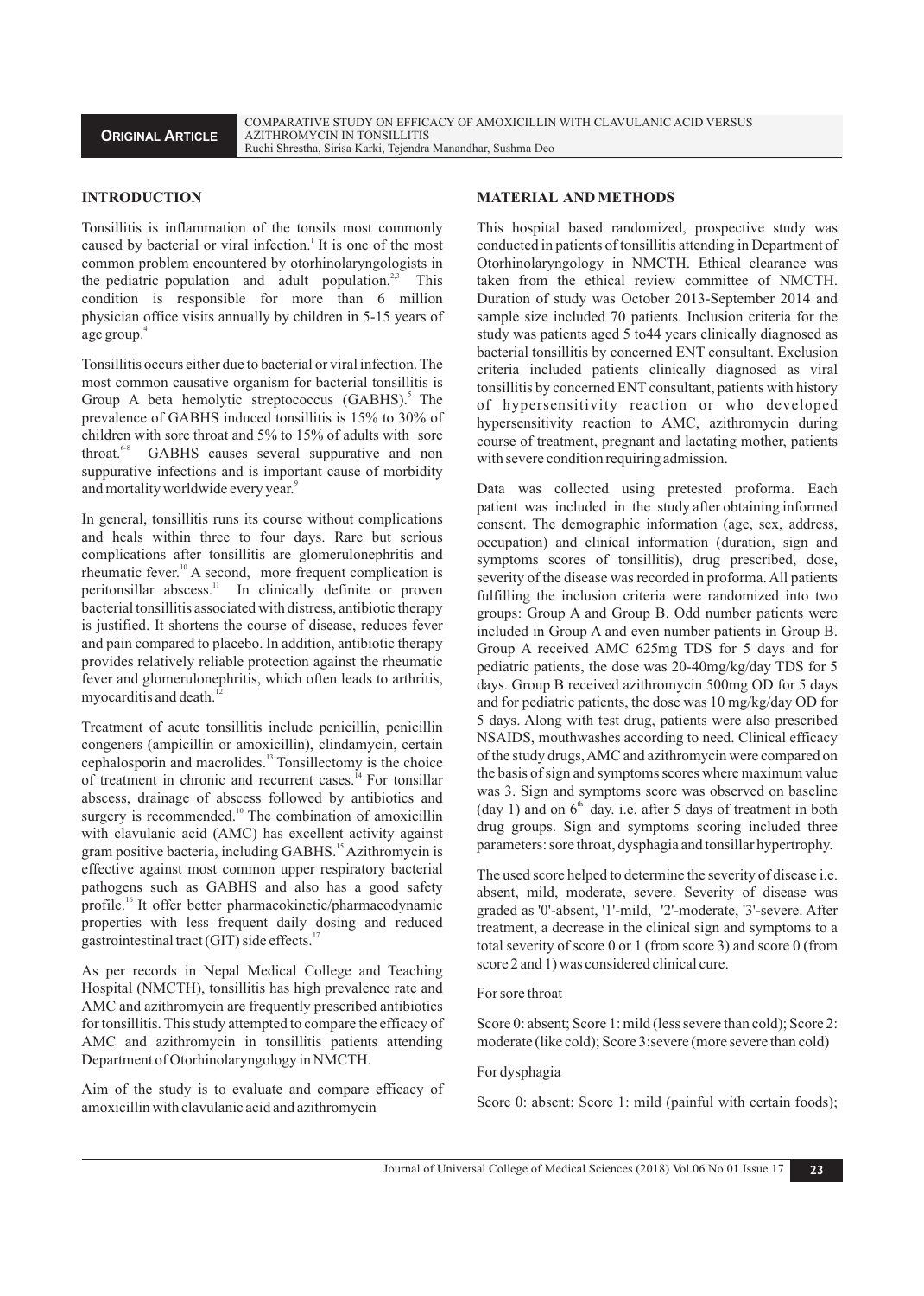Score 2: moderate (painful with all foods); Score 3: severe (unable to swallow own secretions)

#### For tonsillar hypertrophy

Score 0: absent (tonsils inside tonsillar fossa); Score 1: mild (tonsils occupying upto 25% of oropharynx); Score 2: moderate (tonsils occupying upto 26-50% of oropharynx); Score 3: severe (tonsils occupying more than 50% of oropharynx) Statistical analysis of all the collected data was carried out using Statistical Package for Social Sciences (SPSS) version 20. The data was analyzed for demographic data of patients and clinical efficacy of drugs. Descriptive statistics like Chi-square test was used to analyze socio-demographic data. Statistical test of significance like paired t test and independent sample t test were applied to find P value. The P value less than 0.05 was considered statistically significant, less than 0.01 as highly statistically significant and less than 0.001 as very highly statistically significant.

### **RESULTS**

Out of 82 tonsillitis patients enrolled in the study, seven patients experienced severe diarrhoea, gastric upset while the remaining 5 did not take the medicine for five consecutive days. So, altogether twelve patients were excluded from the study. Therefore, a total of 70 patients were included in the study from which 35 patients each were randomly assigned to AMC and azithromycin groups. Out of 70 patients, 30 (42.9%) were male and 40 (57.1%) were female. The mean age of the patients under study was 21.35±1.02 years (range 5-44 years). The most commonly involved age group was 5- 14 years (35.7 %). The results of age and sex distribution of tonsillitis patients are summarized in table 1.

#### **Table 1. Age and gender wise distribution of tonsillitis patients**

| Age group (years) | Gender      |               |                | <b>Total</b> |             |       |
|-------------------|-------------|---------------|----------------|--------------|-------------|-------|
|                   | Male        |               | Female         |              |             |       |
|                   | $\mathbf n$ | $\frac{0}{0}$ | $\mathbf n$    | $\%$         | $\mathbf n$ | $\%$  |
| $5 - 14$          | 11          | 15.7          | 14             | 20           | 25          | 35.7  |
| $15 - 24$         | 8           | 11.4          | 11             | 15.7         | 19          | 27.1. |
| $25 - 34$         | 8           | 11.4          | 11             | 15.7         | 19          | 27.1  |
| $35 - 44$         | 3           | 4.4           | $\overline{4}$ | 5.7          | 7           | 10.1  |
| <b>Total</b>      | 30          | 42.9          | 40             | 57.1         | 70          | 100   |

 $(n = number of subjects)$ 

Clinical efficacy of the drugs, AMC and azithromycin were compared on the basis of reduction in sign and symptoms score from baseline (day 1) to  $6<sup>th</sup>$  day. i.e. after 5 days of treatment. Maximum sign and symptoms score was 3. On day one (baseline), the mean score for sign and symptoms in

AMC group was 1.94±0.73 and after treatment, the mean sign and symptoms score was reduced to 0.49±0.85. Similarly, in azithromycin group, the baseline mean score for sign and symptoms was 2.02±0.66 and after treatment, the mean score was reduced to  $0.66\pm0.90$ . There was very highly statistically significant reduction  $(P=0.000$  i.e.  $P<0.001$ ) in mean sign and symptoms scores after treatment as compared to day one in AMC group whereas there was highly statistically significant reduction  $(P=0.006$  i.e.  $P<0.01$ ) in mean sign and symptoms scores after treatment as compared to day one in azithromycin group. The results obtained on mean sign and symptoms scores in tonsillitis before and after treatment in amoxicillin group is shown in table 2 and in azithromycin group is shown in table 3.

## **Table 2. Sign and symptoms score before and after treatment in AMC group**

| Drug group | Sign and symptoms score | P value         |                   |
|------------|-------------------------|-----------------|-------------------|
|            | <b>Before treatment</b> | After treatment |                   |
| AMC        | $1.94 \pm 0.73$         | $0.49 \pm 0.85$ | $0.000 \le 0.001$ |

**Table 3. Sign and symptoms score before and after zithromycin group treatment in a azithromycin group** 

| Drug group   | Sign and symptoms score | P value         |                      |
|--------------|-------------------------|-----------------|----------------------|
|              | <b>Before treatment</b> | After treatment |                      |
| Azithromycin | $2.02 \pm 0.66$         | $0.66 \pm 0.90$ | $0.006 \approx 0.01$ |

Although there was very highly statistically significant reduction in sign and symptoms scores by both individual drugs, but at the end of study, the comparison between two drug groups demonstrated that there was no difference in the efficacy of two drugs on these scores. When the mean sign and symptoms score between two drug groups were compared from baseline (on day 1), no statistically significant difference was observed (table 4). P value was 0.41 (P>0.05). Similarly, when the mean sign and symptoms score between two study drugs were compared after treatment, no statistically significant difference in sign and symptoms score was observed. (table 5). P value was 0.13  $(>0.05)$ .

**Table 4. Comparison of sign and symptoms score in both drugs before treatment**

| Visit day | Drug group      | P value         |              |
|-----------|-----------------|-----------------|--------------|
|           | <b>AMC</b>      | Azithromycin    |              |
| Day one   | $1.94 \pm 0.73$ | $2.02 \pm 0.66$ | 0.41 (>0.05) |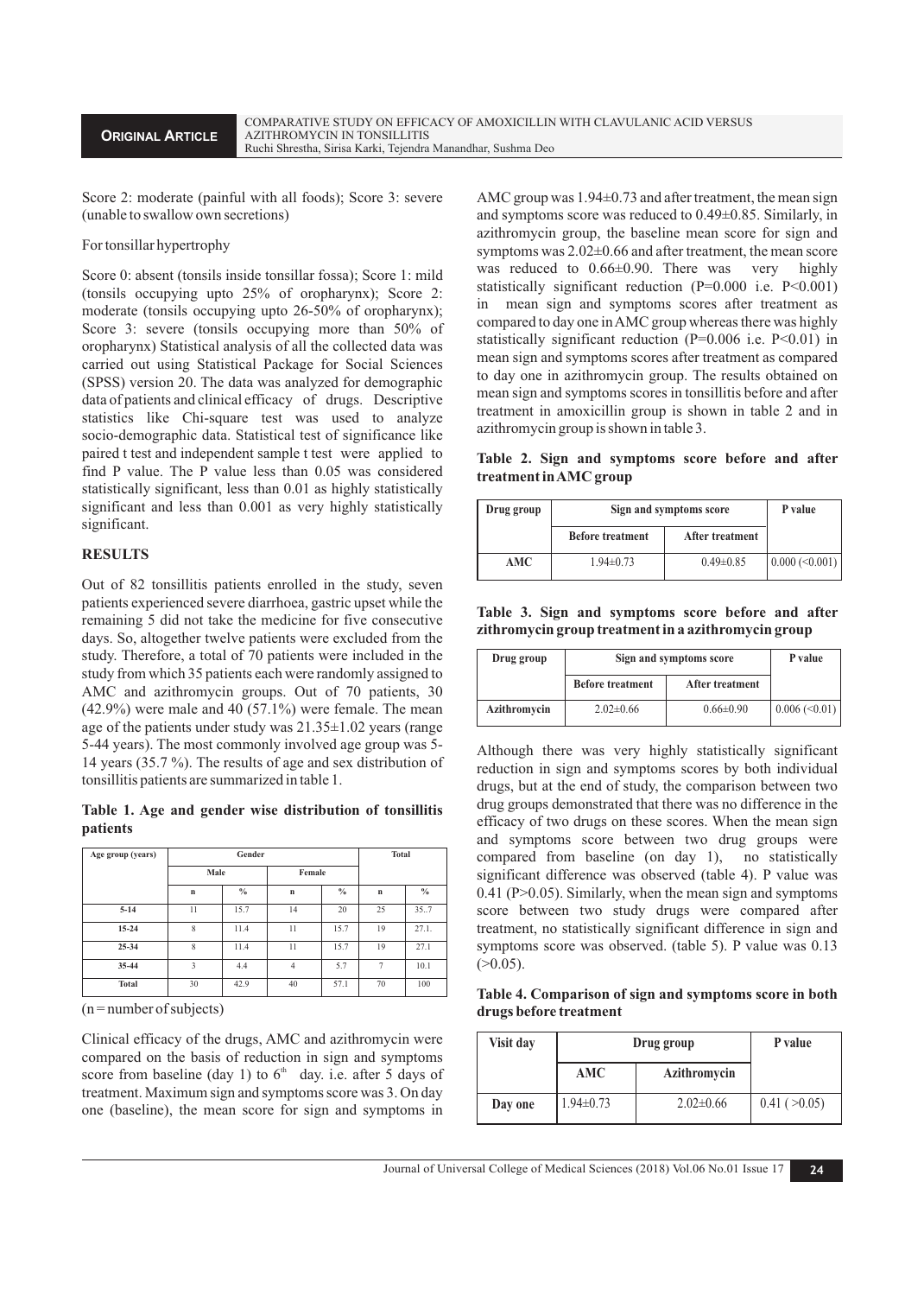## **Table 5. Comparison of sign and symptoms score in both drugs after treatment**

| Visit day       | Drug group      | P value         |              |
|-----------------|-----------------|-----------------|--------------|
|                 | AMC             | Azithromycin    |              |
| After treatment | $0.49 \pm 0.85$ | $0.66 \pm 0.90$ | 0.13 (>0.05) |

After treatment, a decrease in the clinical sign and symptoms to a total severity of score 0 or 1 (from score 3) and score 0 (from score 2 and 1) was considered clinical cure. When cure rates between two drugs were compared after 5 days of treatment, it was found that in amoxicillin with clavulanic acid group, cure rate was 88.6% whereas in azithromycin group, cure rate at the end of the treatment was 71.4%.

# **DISCUSSION**

Tonsillitis is among the most commonly encountered health related problems in the general population.<sup>18</sup> Tonsillitis may be caused by a variety of microorganisms. *GABHS*  induced tonsillitis may lead to suppurative and nonsuppurative complications such as rheumatic fever and acute  $19,20$  glomerulonephritis.<sup>19,20</sup> Antimicrobial therapy are given to reduce the severity and duration of symptoms, reduce the incidence of suppurative and non suppurative complications and to reduce the transmission. $21$ 

In this study, comparative study on clinical efficacy of AMC versus azithromycin in tonsillitis was attempted. A prospective and randomized study was conducted in Department of Otorhinolaryngology, NMCTH from October 2013 to September 2014. Seventy patients of tonsillitis were included. The obtained data was statistically analyzed.

In the present study, the number of male and female patients suffering from tonsillitis were 30 and 40 respectively. The female patients were 1.33 times higher than male patients in the study. The result obtained in the present study is in agreement with the study conducted by Abouzied et  $al<sup>22</sup>$ where female patients were 1.6 times higher than male patients. Similarly, in the study conducted by Thorp, $23$ significant predominance of female cases of tonsillitis were seen in which female to male ratio was 3.22:1. The study conducted by Kishve et al<sup>24</sup> revealed the same conclusion in which number of female patients was 1.11 times higher than male patients in throat disorders. Therefore, the result obtained in the present study is supported by earlier studies.

In this study, the incidence of tonsillitis was higher in the age group 5-14 years (25 patients). The mean age of the patients was 21.35±1.02 years (range 5-44 years). The result obtained was somewhat similar to study conducted by Agrawal et  $al<sup>25</sup>$ who found the commonest age group of tonsillitis is between

11-20 years. In the study conducted by Gunnarsson, $^{26}$  it was reported that highest prevalence rate of tonsillitis was in the age group 3-15 years. Similarly, in the study conducted by Jha et al, $^{27}$  the most common age group recorded was 15 to 25. Therefore, the result of this study corroborates the reports by other workers who reported that the incidence of tonsillitis is higher in younger age.

All patients in this study were evaluated for the degree of sore throat, dysphagia and tonsillar hypertrophy. Sign and symptoms score scale where maximum value was 3, the mean sign and symptoms score at day one for AMC group was 1.94±0.73 and on follow up after receiving 5 days treatment, it reduced to 0.49±0.85. While the mean sign and symptoms score at day one for azithromycin group was  $2.02\pm0.66$  and on follow up after receiving 5 days treatment, it was reduced to 0.66±0.90. There was very highly statistically significant reduction (P<0.001) in signs and symptoms score by AMC and highly statistically significant reduction (P<0.001) in signs and symptoms score by azithromycin. However, after 5 days of treatment, the comparison between two groups revealed that there was no statistically significant difference in sign and symptoms score  $(P>0.05)$ . The cure rate after 5 days course of treatment in amoxicillin with clavulanic acid group was 88.6% and in azithromycin group it was 71.4%. Increased resistance could be reason for less cure rate in azithromycin group due to its widespread dispense from pharmacy, overuse and misuse by patients because of its less frequent dosing.

Different studies have been done to compare efficacy of AMC and azithromycin in foreign countries. In the study done by Bottaro et al, $^{28}$  it was concluded that 3 days azithromycin course was more effective than 7-14 days of therapy with AMC. In the study done by Lauvau et al, $^{29}$  it was suggested that 3 days of azithromycin course was as effective as 5-10 days regimen of AMC. However, in the study done by Casey et al, $30$  it was found that 10-day courses of amoxicillin and cephalosporin were statistically superior to the 5-day course of azithromycin.

## **CONCLUSION**

Tonsillitis in which the main causative agent is *GABHS*, usually require antibiotic therapy to shorten duration of illness and to reduce complications. In this study, two antibiotics, AMC and azithromycin were compared for their efficacy in tonsillitis. Both study drugs were effective in the treatment of tonsillitis. The efficacy of both AMC and azithromycin were not significantly different in 5 days treatment period. In this study, sample size was small. Therefore, multicenter studies with large sample size are required. This study was not based on microbiological cure